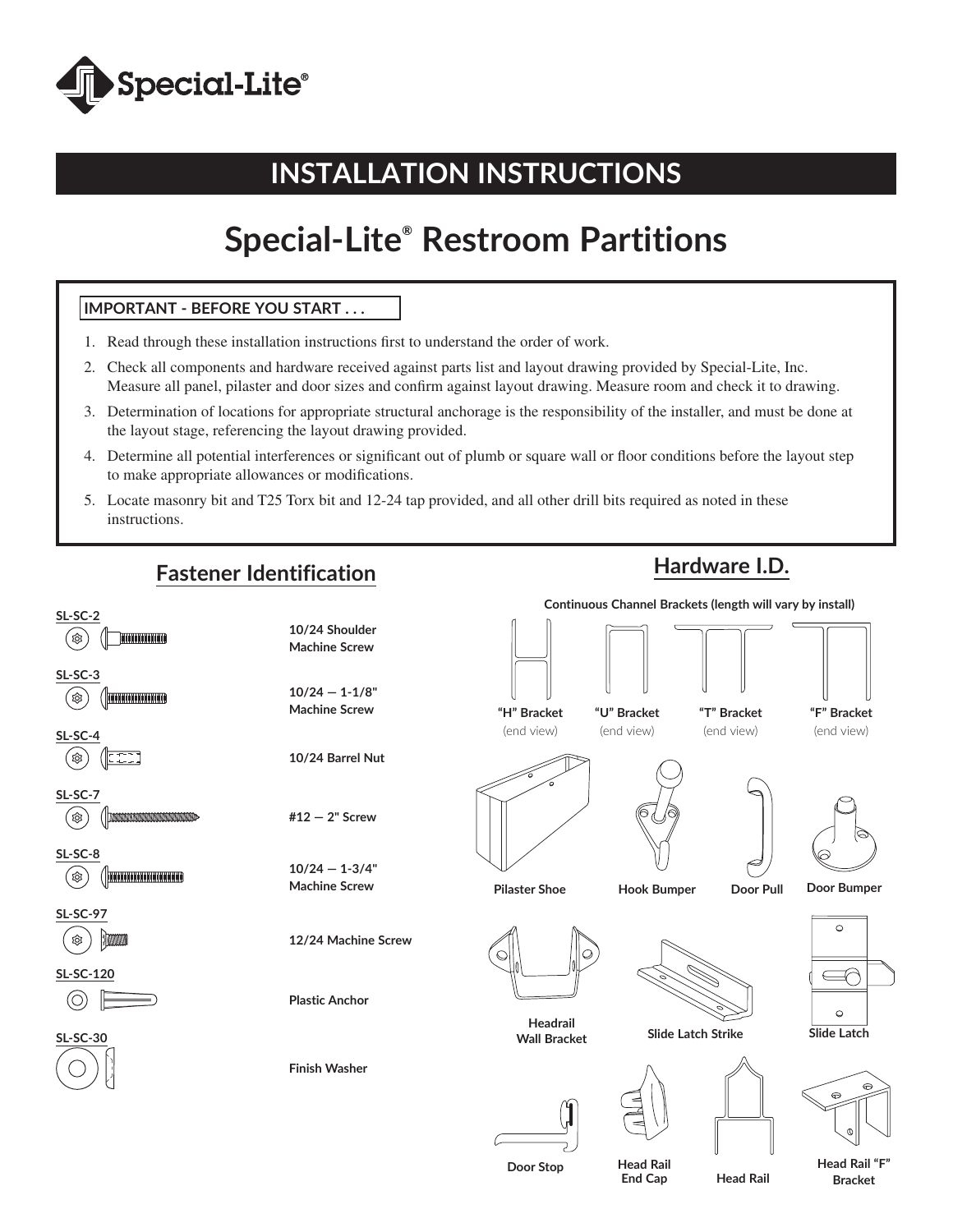### **Important Notes:**

- A. Do not assume any wall or floor surface is plumb or level. They seldom are. Use a level or plumb bob as required throughout the entire installation process for best results.
- **B. It is important that Special-Lite Restroom Partition components be installed from the high point of the floor to the low point, typically from the edges of the space out toward the center of the room.** It is recommended that several 12" wood blocks and a selection of shim wedges be used to help position panels at required heights during installation period.
- **C.** Special-Lite Restroom Partition doors, panels, and pilasters are not factory pre-drilled so that compensations can be made during installation to ensure a plumb and square installation.
- **D.** All mounting brackets are pre-drilled for anchor fasteners, and once positioned properly can be used as a drill jig or template to ensure proper hole alignment in panels and pilasters.
- **E.** Use the 1/4" masonry bits and plastic expanding anchors provided.
- **F.** The proper Torx bit (T25) has been provided for the tamper-resistant screws included.
- **G.** Use a 1/4" drill bit for all through-holes for barrel nuts.
- **H.** When using electric or cordless drills to install fasteners, set them on a low torque setting to avoid over tightening of fasteners that could deform panels, pilasters or brackets.

### **Partition System Installation**

### **Important Notes:**

- A. All layout dimensions are to centerline of panels, pilasters, and brackets. Some brackets have offset fastener hole locations as shown in FIGURE A.
- B. If cordless drills are used to run in through-bolts, be sure to set drill torque setting toward the lower end of the range to avoid over-tightening bolts and deforming panels.

### **Layout centerlines of panels and pilasters on walls and floor**

- 1. Confirm orientation of partitions in room and confirm all room dimensions against the layout drawing provided.
- 2. Mark centerlines of panels and pilasters on walls using the drawing provided. Use a level or plumb bob to ensure accuracy.

3. Mark centerlines of panels and pilasters on the floor. Mark center lines of pilasters in both directions.



### **Layout FLOOR anchor holes**

1. Mark locations of floor anchor holes by centering the respective pilaster shoe in both directions. On the floor, layout pilaster locations. Using the shoe as a template, mark all elongated floor anchor holes directly on the floor as shown in FIGURE B.



floor. Drill anchor holes in the center of the shoe slots for maximum lateral adjustment.

#### **FIGURE B**

### **Important Note:**

The pilaster shoes used for installing Special-Lite Restroom Partitions allow for a range of vertical adjustment to provide a level and plumb installation. These ranges are shown in illustration FIGURE C accompanying the installation steps. Conditions falling outside these ranges will require that shims be used as required by the installer.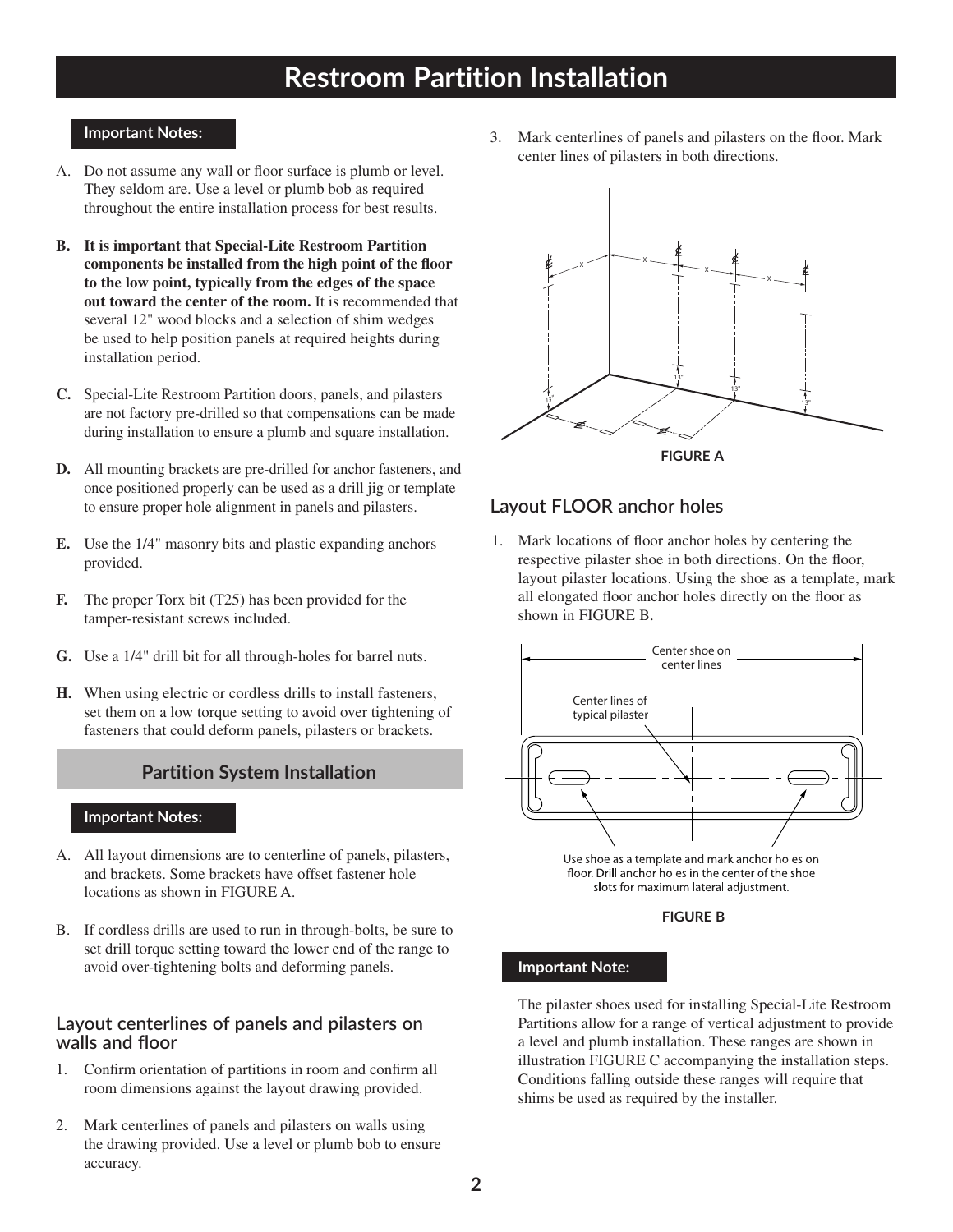

**FIGURE C**

# **Wall Brackets**

1. Using "U" brackets as a template, position brackets centered on the marked vertical centerlines on the walls, with the bottom of the bracket 13" up from the floor. Mark locations of predrilled holes along the centerline for location of wall anchor holes. Pilasters to be wall-anchored use the same brackets as panels.

### Note:

Urinal screen wall brackets are installed in a similar manner using "T" brackets. Center the bracket on the centerline marked on wall, 13" up from the floor, and mark offset anchor hole locations using the bracket predrilled holes as a template as shown in FIGURE D.



# **Drill Floor & Wall Anchor Holes**

### Drill floor anchor holes

1. Use the 1/4" masonry bit provided to drill holes 1-3/8" deep minimum into floor. Clean out holes, and tap in plastic inserts.

### Drill wall anchor holes

2. Use the 1/4" masonry bit provided to drill holes 1-3/8" deep minimum for wall anchors. Clean out holes and tap in plastic inserts. For wall conditions requiring different anchoring methods, fasteners are the responsibility of the installer.

### **Important Note:**

The design of Special-Lite Restroom Partitions allows for a range of movement of the panels and pilasters within their mounting brackets to compensate for out-of-plumb or outof-level wall and floor conditions.

### **Install Wall-Mounted Panels**

- 1. Install wall anchor "U" or "T" brackets using the provided T25 driver bit and #12 - 2" screws.
- 2. Support panels on suitable supports and shim as necessary to position bottom edge of panel 12" from floor, with the panel edge facing the wall, spaced 1/2" from inside edge of "U" bracket, as shown in FIGURE E.



### **Important Note:**

I

All layout dimensions for Special-Lite partition systems include a 1/2" gap between panels and pilasters, and wallmounted anchor brackets, so establishing this spacing is critical. It is recommended that a convenient spacer be fabricated to simplify maintaining this 1/2" spacing.

Panels are two inches taller (58") than wall brackets (56") to allow a nominal 1" projection beyond the bracket at top and bottom. This allows panels to be shifted vertically in brackets to maintain level from panel to panel.

- 1. Position panel in wall bracket maintaining 1/2" gap previously mentioned and drill top fastener through hole using bracket as a guide.
- 2. Secure panel with a barrel nut and a 10/24 shoulder machine screw in top hole location and tighten fastener finger tight.
- 3. Ensure panel is level and drill remaining fastener holes through pre-drilled bracket holes.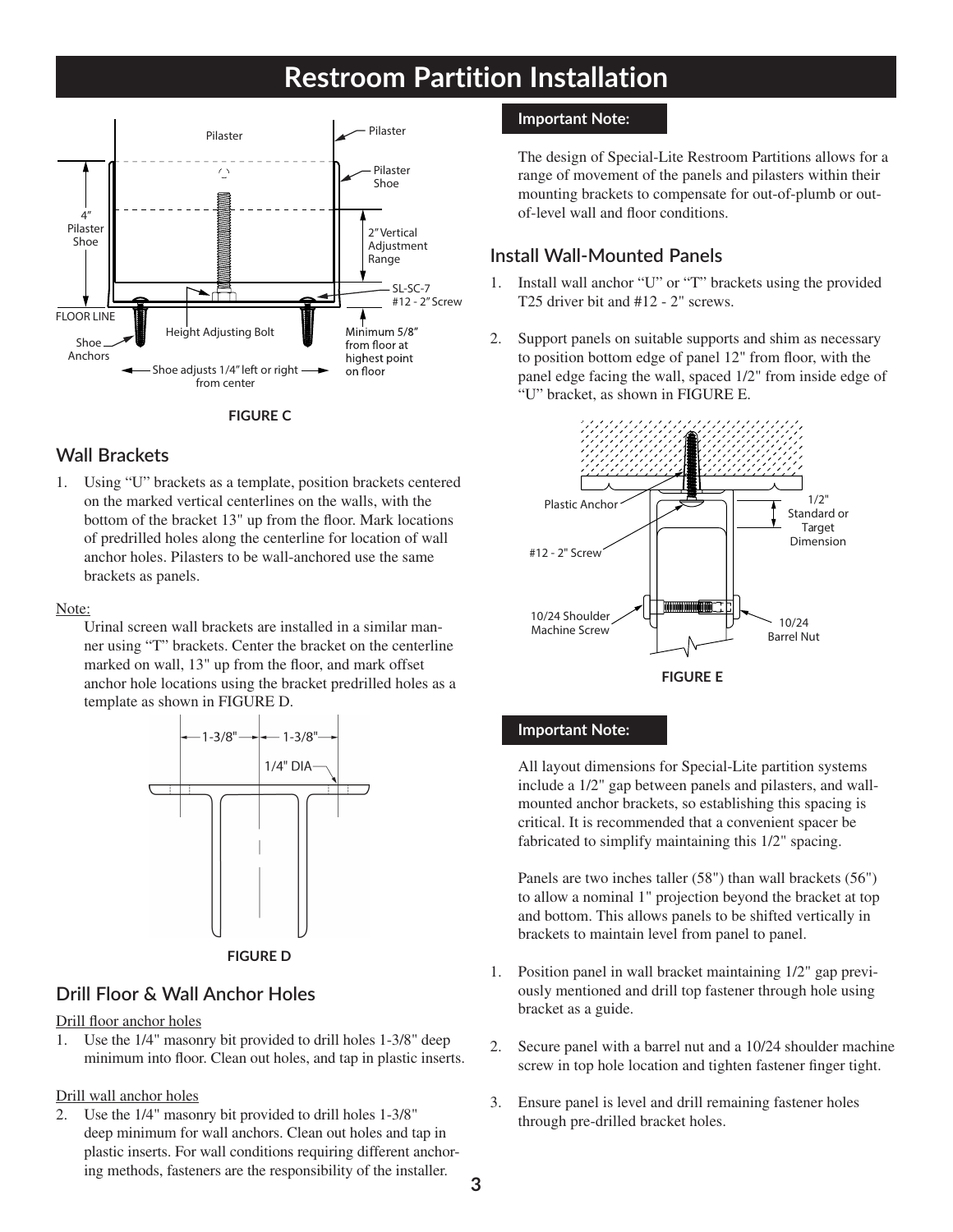- 4. Install remaining fasteners and tighten all fasteners using the T25 driver bit provided.
- 5. Install all remaining wall-mounted panels in the same manner.

### **Install Pilaster Shoes and Pilasters**

### **Important Note:**

Start installation of pilasters at the highest floor anchor location to ensure adequate adjustability to provide a level partition system installation. Determine the amount of drop, from highest to lowest pilaster shoe location. Where drop exceeds 2", shims must be used. Shims are the responsibility of the installer.

- 1. Install pilaster shoes on floor using #12 2" screws, positioned in middle of slots.
- 2. Adjust height of adjusting bolts to protrude 1/2" from bottom of pilaster at highest shoe location, and more as required for pilasters at lower floor locations.
- 3. For pilasters connecting to panels, position "U" bracket over panel edge, set pilaster in place in shoe, confirm proper positioning and height adjustment of pilaster, and mark location of "U" bracket on pilaster.
- 4. Remove pilaster and lay on saw horses. Reposition "U" bracket and mark screw hole positions in pilaster. Drill 1/4" holes through pilaster and through-bolt bracket to pilaster.
- 5. Reinstall pilaster in shoe and against panel, check for plumb, and drill 1/4" holes half way through panel from each side at predrilled bracket hole locations. Secure with through-bolts.

### **Important Note:**

Pilasters that will have a self-closing hinge installed on them MUST be installed plumb in both directions to ensure proper function of the hinge.

6. Continue installing pilasters in this manner working toward low point in floor, adjusting pilasters up to maintain a level installation.

### Note:

When joining pilasters or panels with a butt joint, use a "H" bracket as show in FIGURE F.



**FIGURE F**

- 8. Continue installation of remaining panels and pilasters, maintaining a plumb and level installation.
- 9. Confirm door openings to layout drawing, adjusting pilaster shoe positioning as necessary.

### **Important Note:**

When installing through-bolts in the middle of panels – hand-tighten the bolts only!

### **Install head rails**

- 1. Put head rail in position on pilasters and mark for length. Remove head rail and cut to length.
- 2. Mark locations for screw hole 3/8" up from bottom of flange. Use one shoulder machine screw and barrel nut centered on each side of pilasters under 12" in width, and two shoulder machine screws and barrel nuts on each side for pilasters over 12" wide, one inch in from each end.
- 3. Drill 1/4" clearance holes through head rail flange. Secure head rail with shoulder machine screws and barrel nuts, ensuring all door openings are at correct width.
- 4. Tap head rail end caps into place where needed.

### **Important Note:**

For alcove units, headrail should be installed from center pilaster to wall, perpendicular to door. Use shoulder machine screws and barrel nuts to attach head rail "F" bracket to perpendicular headrail. To mount head rail to wall use head rail wall bracket.

### **Install Door Stops**

### Note:

(See Figure I for ADA door stop installation location) Door stops are 1/2" shorter than doors. To find door height, either bridge a straight edge across from panel to panel marking height on each side of door opening, or use a square from the side panels to mark door height on pilaster.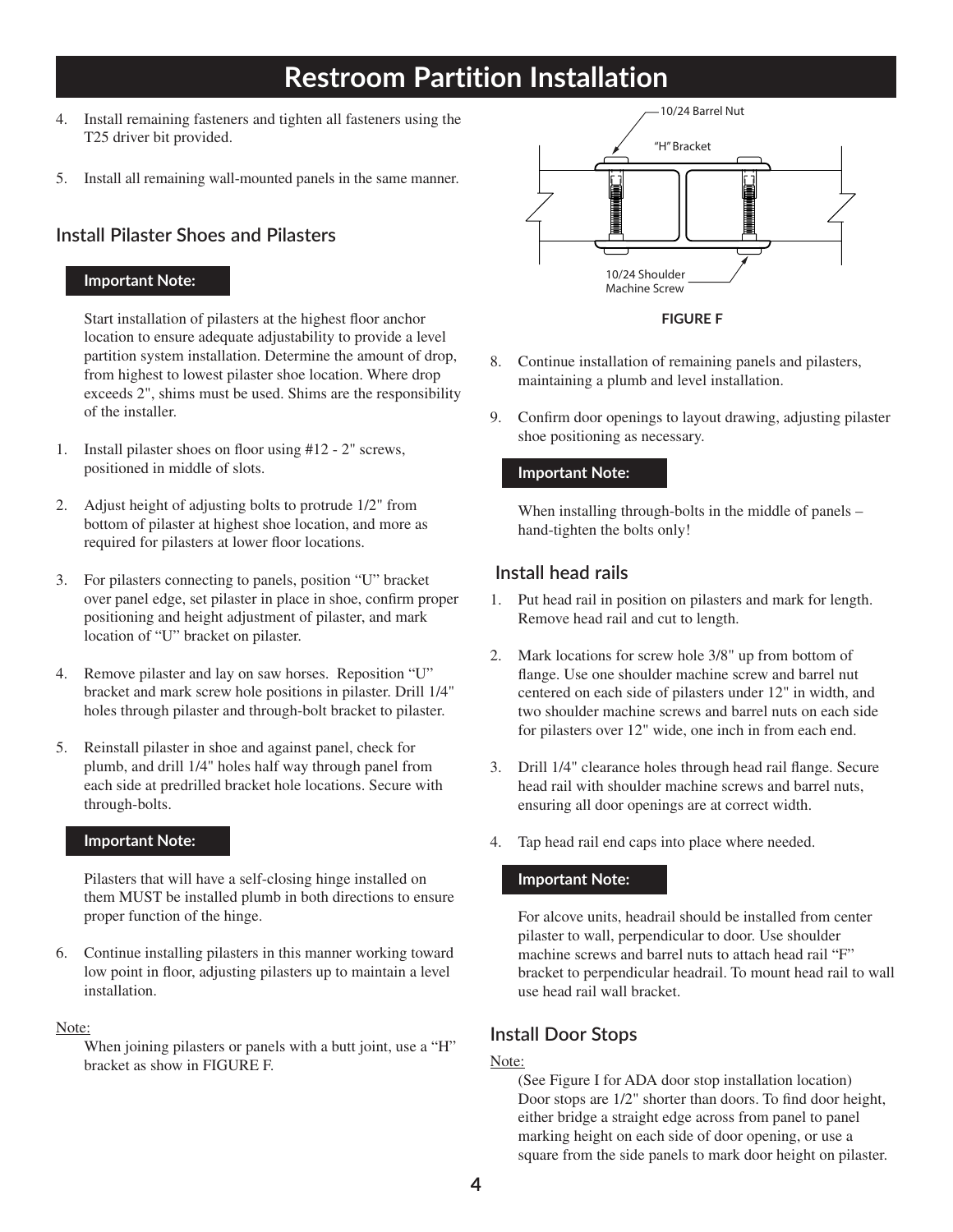1. Referencing layout drawing for door swing, position door stop against pilaster with top edge of stop 1/4" below top edge of panels. Mark locations of predrilled holes in stop on edge of pilaster, and remove stop. Drill holes with 3/16" drill and tap with 12/24 tap provided. Install door stop with 12/24 tap provided. Install door stop with 12/24 flat head machine screws.

# **Installation of Door with non-self-closing hinge**

1. Lay hinge on edge of door 1/2" from the top and bottom and mark locations for pre-drilled holes in door edge. Drill holes with 3/16" drill and tap with 12/24 tap provided.





- 2. Position hinge on pilaster at the appropriate height and mark locations for pre-drilled holes. Drill holes with 3/16" drill and tap with 12/24 tap provided.
- 3. Install hinge on door and then on pilaster using 12/24 flat head machine screws.

# **Installation of Door with self-closing hinge**

- 1. Lay hinge leaf on edge of door  $\frac{1}{2}$ " from the bottom of the door. Mark the oval slot near the top and bottom of the hinge. Drill a hole in the center of each slot with a  $3/16$ " drill and tap with 12/24 tap provided.
- 2. Position hinge on pilaster ½" below mark for top of doors and mark the oval slot near the top and bottom of the hinge. Drill a hole in the center of each slot with a 3/16" drill and tap with 12/24 tap provided.
- 3. Install hinge on the door and then on the pilaster using 12/24 flat head machine screws at the adjustment slots. Do not over tighten screws.
- 4. Test for proper function of the hinge by opening the door 90 degrees and releasing. The door should swing to the fully closed position. If it does, skip to step 6.
- 5. If the door does not swing to the fully closed position and eventually stay there, loosen the bottom screw that is holding the hinge to the pilaster. Pull bottom of door away from pilaster so that the screw is at the end of the adjustment slot and retighten screw. Test door again for proper functions.
- 6. Check to make sure that the door edge is making full contact with the door stop. If not, loosen one of the screws holding the hinge to the door and adjust the door position so that it makes full contact with the door stop. Retighten screws.
- 7. Drill and tap remaining holes in the door and pilaster and install screws.

### **Important Note:**

Pilasters that will have a self-closing hinge installed on them MUST be installed plumb in both directions to ensure proper function of the hinge.

# **Hardware Installation - Install Latches and Latch Strikes**

# **Install Latch and Strike for In-swing Doors**

1. Mark horizontal line at the vertical centerline of the door at the latch location. Project that line across to the accompanying pilaster. Mark a vertical line 1-7/16" from the edge of the door for the latch centerline as shown in FIGURE H. Locate latch on lines and mark mounting hole locations on door. Drill 1/4" holes through door. Install latch with 10/24 shoulder screws and barrel nuts, oriented with bevel on latch bolt facing upward.